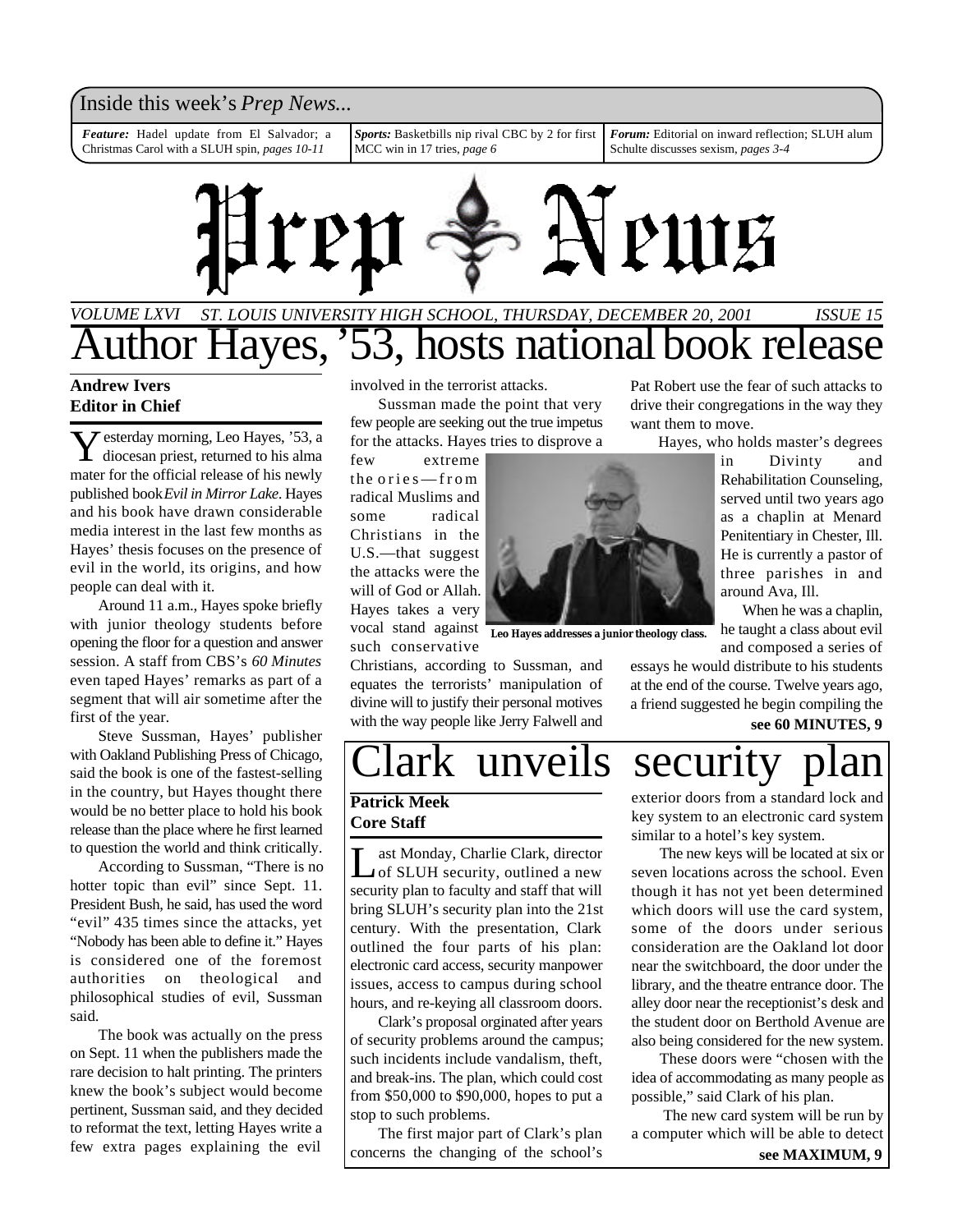## 2 **Sports** December 20, 2001 Water polo raises banner at all-school assembly **News** *Activity period assembly honors team, Busenhart*

 $\prod_{\alpha}$ ast Friday, for the second day in a row, St. Louis U. High students and faculty gathered at an all-school assembly. The assembly on Friday, however, was on a lighter note, as the SLUH community came together to celebrate the accomplishments of the school's fall sports teams. The assembly took on special meaning as the entire school came together to honor the victory of the state water polo champions.

Athletic Director Richard Wehner addressed the crowd, as did Sports Commissioner Adam Shukwit. Shukwit credited both SLUH fan support and his Jostens bling-bling tassle for waterpolo's come-from-behind victory over Parkway South in the semifinals. The team tied the game with just 0:22 left and later won in overtime.

Following Shukwit, captain Kevin Price introduced the team to the assembly, and captain Greg Szewczyk thanked the fans, players, and coaches for their role in the state championship.

Assistant coach Paul Baudendistel then took the podium, and he attributed much of the team's success to the years of dedication that retiring head coach Charlie Busenhart contributed. About his speech, Baudendistel said, "(Busenhart) has been



**The water polo team's seniors raise the state championship banner. From left, superfan Colin Carroll, captain Dan Klein, Jason Jacobi, John Pimmel, captain Kevin Price, captain Greg Szewczyk, Donny DesPain, and Mike Petersen. Not pictured: Brendon Sanders.**

dodging public acknowledgement of his value to this school for...years, and it was good that he was forced into it."

Busenhart said that he and Baudendistel were on the verge of tears as Busenhart took the podium in front of a standing ovation. "I was surprised and

pleasantly pleased when Mr. Baudendistel introduced me and said all those kind and generous things about what had gone on over the last thirty years. Then the fact that the whole group stood up and gave me a standing ovation...that was really moving.

"As far as any team is concerned, I've had great teams,

but I've never had a better team effort by a group of young men. So that's a great way to end it."

After three standing ovations, students returned to the tedium of the school day. Though SLUH water polo may win more state championships, they will surely miss coach Busenhart and the attitude of sportsmanship and fun that he brought to every game.

*—compiled by Kevin Moore*



**Senior captain Greg Szewczyk speaks to the crowd. In the background, Busenhart and Baudendistel share a goodnatured chuckle.**



**Team members Phil Abram, John Pimmel, and Billy Dahlman laugh at one of Baudendistel's many jokes.**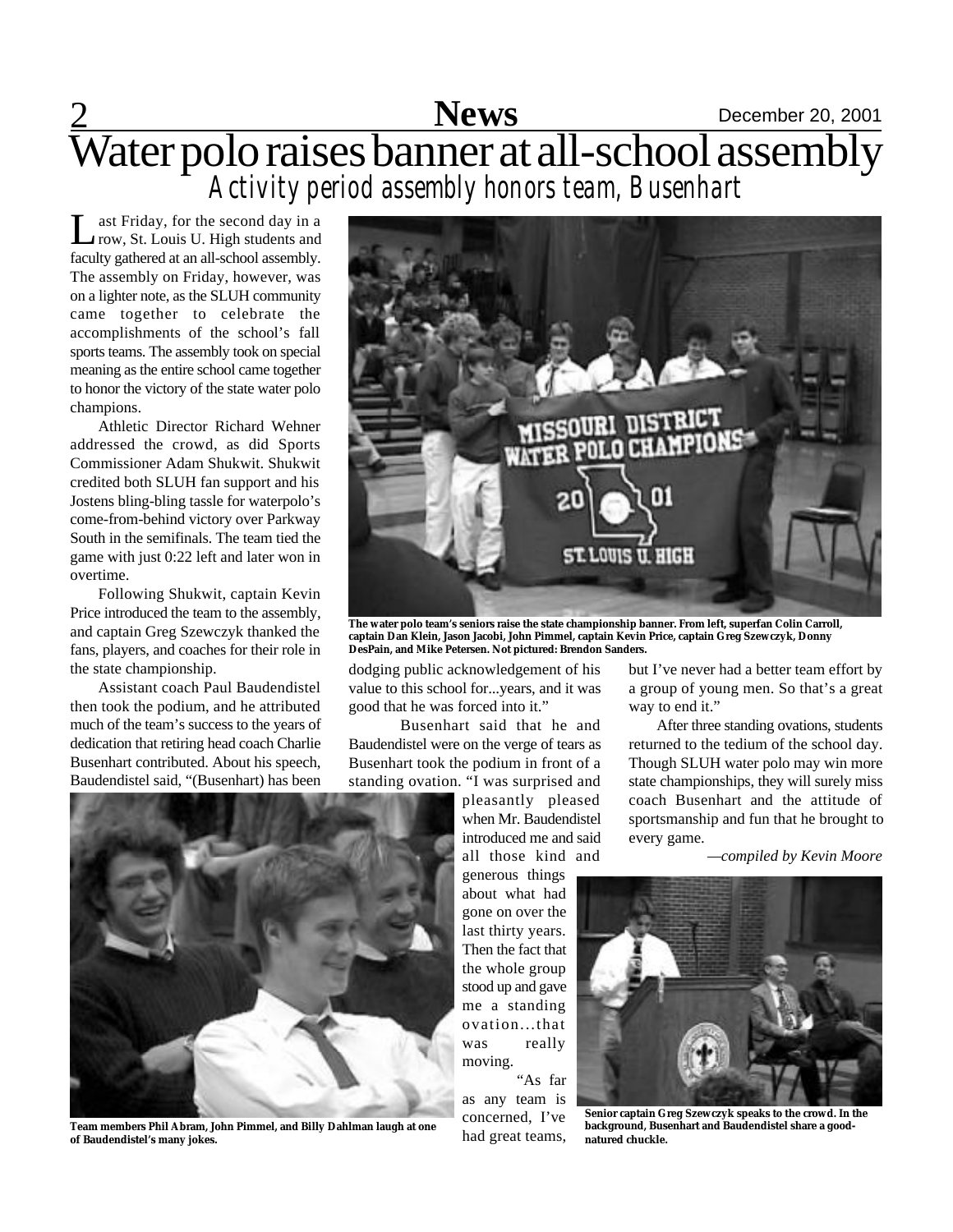## December 20, 2001 **Spritter 3 Opinion**

# EDITORIAL

## Looking inward for Advent: a response to Sheridan's speech

The oracle at Delphi professed some of the greatest advice a human being can heed: , know thyself. In the last several weeks, students and faculty have been called in a variety of ways to look inside and try to discover their real focus in life. Last Thursday, President Paul Sheridan, S.J., asked members of the community to determine through reflection and dialogue what their values are and then to enact them to better the school. Last Friday, many people fasted and reflected for world peace. Senior Project will, hopefully, give seniors a month of similar focus and evaluation, and the next few weeks will also give all the members of the community time to relax and reflect on the state of their lives.

Such meditation on the motivations behind our actions and on our true beliefs is essential for anyone who wants to be healthy. Students especially need to evaluate and re-evaluate their actions and determine whether they are choosing, as Sheridan said, to build community or to tear it down. Sheridan remarked that members of the student body who act in a prejudiced way are in the minority. This may be true as far as outward signs and attacks, yet a great majority of people prolong prejudice and injustice through apathy. Too often, one will compromise one's internal beliefs, which are usually oriented toward love and equality, due to social pressure.

But inward focus is only the first step for change and progress. For any person to grow, he or she needs to decide inside that they believe in change; it cannot be forced. Yet one must move beyond inward certainty to open dialogue, as Sheridan suggested, in all possible venues. The school community is

filled with people, from freshmen to master teachers, and places, from the classroom to counseling office to hallway, that encourage the development of the self. One cannot hope to healthily reevaluate oneself if he does not entertain the views of him that others hold. Comprehensive dialogue among the members of the community about both the individuals and the groups of the school *can* foster change.

When one reaches a point where daily re-evaluation and reflection have given him a stable sense of self, he is obligated to help those who are struggling with their own external and internal state. Last Thursday mourning, Jeff Harrison, S.J., told the senior class in a prayer service that they may not be called to lay down their lives for their loved ones, as Jesus said, but they are called nonetheless to sacrifice things like their pride to help others. Students need to be ready to let go of the things in their lives that are not as important in order to improve their lives and the lives of others. Sheridan has challenged all in the community to look inside and begin to change that which should and can be changed. He has asked all the members of the school to support one another as they do this. It will be hard for many people, but such change is neccessary for growth and health. The means and the stength for progress are present; the worst thing anyone can do is turn away.

*San Dimas High School football rules! Quote o' the Week* —Bill and Ted's Excellent Adventure

# LETTERS TO THE EDITOR SLUH parent suggests Mothers', Fathers' Club help fight sexism

To the Editor:

Reading the *Prep News* has always been a wonderful tonic for me. It helps me to unwind after a hectic week of work. There is always something within this weekly newspaper that challenges my mind and touches my heart.

I read Mr. Grier's letter ("Grier addresses cruelty at SLUH," Nov. 16, 2001) to the editor with sincere interest. His comments regarding the written sexual harassment of a SLUH female teacher are very well done and long overdue. It was written with the proper sensitivity due to a situation of this type.

I was also very troubled after reading Mr. Grier's letter about an individual using his grammar skills (or lack thereof) to sexually harass a female teacher. Unfortunately, this was not the first incident against this particular female teacher. I understand a similar incident occurred last year. Supposedly, an accused student was given the choice of leaving on his own or being asked to leave. The student apparently left on his own. The

discipline dealt to the departed student was not a strong enough message.

How can St. Louis University High School, with its prestigious reputation, allow this type of behavior? I believe it is time for the administration, Board of Directors, Mothers' Club, and Fathers' Club to collectively meet and discuss this matter. This incident should be given top priority in order to achieve some type of resolve.

My wife and I do not condone harassment or discrimination of any type in our home. We did not send our son to St. Louis University High School to be exposed to such cowardly and hypocritical behavior. SLUH students pride themselves on being men for others. I seriously doubt that a real Junior Billiken would have attacked his own teacher in this manner.

Thank you for allowing me to express myself on such a serious yet sensitive matter.

A Concerned Parent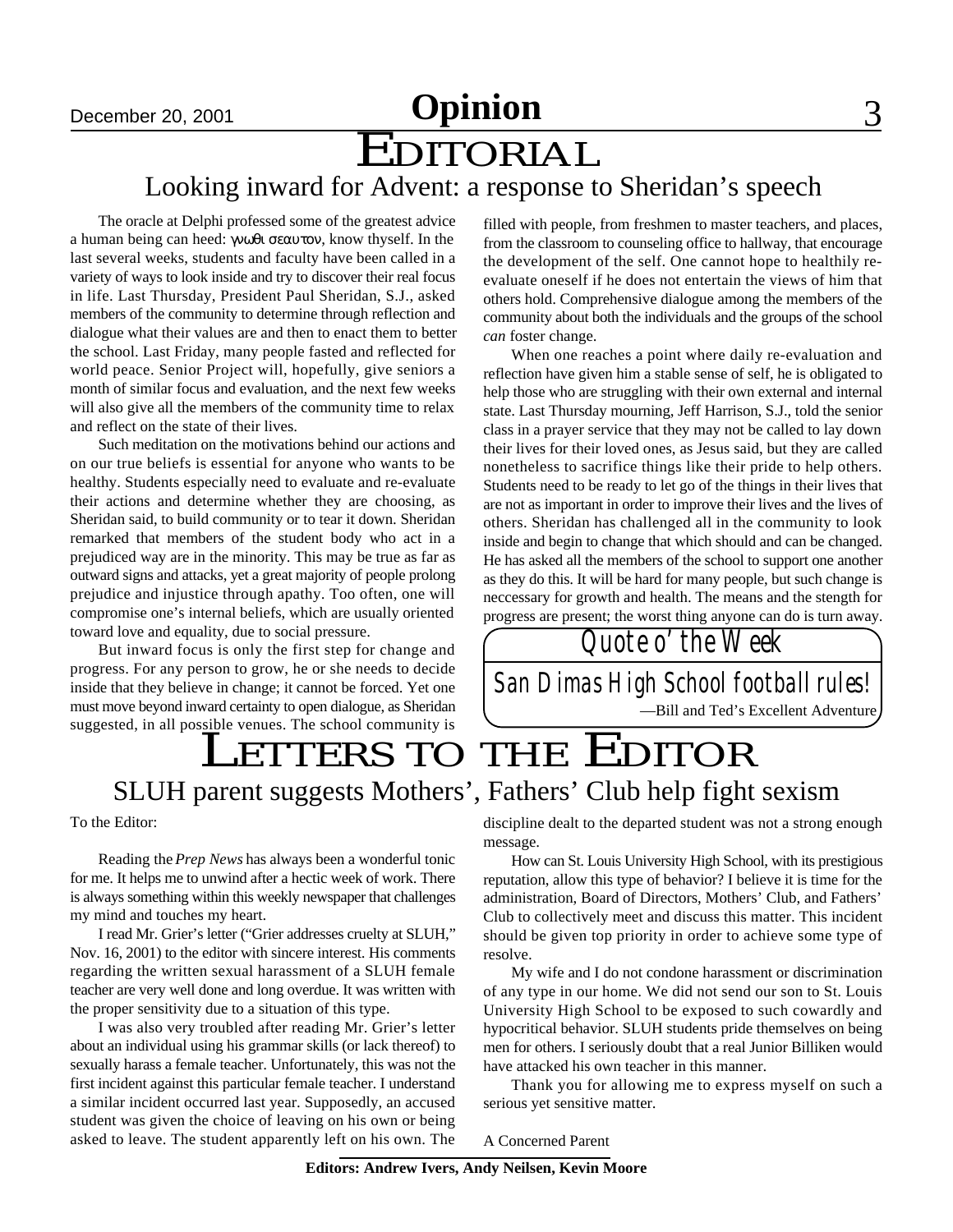# **A** December 20, 2001

## **COMMENTARY** News apathy and the *SLUH Forum*

## **Andrew Ivers Editor in Chief**

 $\sum$  *i*th about a minute left in homeroom on Monday, I glanced at the desk at the front of the room and saw a stack of the latest *SLUH Forum* stuffed under some piles of other homeroom papers. Although some people were reluctant to do so, most people at least entertained the paper for the last few minutes of homeroom. I was happy to see that the paper even sparked a few conversations. Yet any happiness I felt soon abated as I entered classrooms throughout the morning and afternoon to find pristine stacks of the new *Forum*. Once again, I was reminded how warped the core intellectual values of the school are. The general sense of apathy for fact-finding and news research coupled with an enthusiasm (at least in conversation) for many of the tenets of popular culture—sports, television, even drinking parties suggests to me a loss of focus, as citizens of the world, among most students.

This is not to condemn the hot topics of conversation; more often than not I spend homeroom talking about a weekend film or last night's episode of *The Simpsons*. Rather, I feel that the way in which students ignore the obvious presence of global news right in their own homeroom, disregarding it as a waste of time, says that the news of the world must be catchy enough to fit into my busy schedule. Students, it seems, treat such fact-finding and political and economic thought as a hobby or a chore for social scientists and their students. I may be biased, as this is one of my pastimes, but I don't think I am entirely wrong. Those who are at fault are those who do not see it is the obligation of every active citizen of the globe to know the state of the world to the best of their ability. To be informed does not take hours upon hours every week, although the more time invested, the more accurate one's worldview will become. Rather, fifteen minutes of serious news reading each day or perhaps just an hour on Sundays would be no great chore, yet would inform the reader better than the same time spent watching a fraction of an *additional* show or game.

Perhaps the case for the informed populace would be weaker if the members of the SLUH community did not claim to be preparing to be leaders of the communities they will enter. With leadership comes the power to make decisions, and the only good decisions are based, at least initially, on facts and basic truths (those that the leader determines for himself). Even now, every day, students desire to have opinions and make decisions about the major events of the world—the war in Afghanistan, the flaring Israeli and Palestinian states, or the actions of Washington and the president, to name a few. Clearly, students do not know the facts behind these situations without researching. All the opinions tossed about in classrooms and hallways must be cast from a sound platform, i.e., an informed mind.

For the work that Jason Wever and his staff dedicate to each issue of the *Forum*, students should at least pick up the paper and bring it home. For the opportunity the paper offers to students wanting to learn or express legitimate opinions and facts, the *Forum* should be taken seriously. And for the integrity and pertinence of the *Forum*'s content, it should be read.

## LETTERS TO THE EDITOR Schulte proposes solutions for sexism

To the Editor:

The issue of sexism at SLUH is most definitely a controversial one. There is a minority that have brought it up recently and demanded a change, and there is most likely a majority that has tried to silence this minority and say that sexism either doesn't exist, or is a moot point. Fact is, sexism does exist at SLUH, and has existed there since SLUH's founding. What I find most disturbing is that some people are actually surprised to hear this. "Hey, did you hear there's sexism at SLUH?" "What? Sexism at an all-boys school? Well, no [insert expletive here]?! How do you figure?"

SLUH is a great school. I had a great experience there I wouldn't trade for the world. However, being an all-boys school, there is of course going to be a greater chance for sexism to occur within the halls. The blame for this, though, should not be put on the fact that there is an all-boy student body, the students themselves, or the faculty and administration. There is, actually, nothing to place the blame on. I'm not one to blame things on society, and this is not a "cop-out" (apologies to my English teachers for the cliché), but the fact is that we are a product of our environment and a reflection of our society, and as long as there is sexism in our society, there will be sexism in SLUH as well as sexism in public high schools, in universities, and in businesses.

This is not to say, however, that there shouldn't be something done at SLUH. SLUH students strive to be number one as a family, from sports to theater, and also strive to be number one within the family. Why then can't they strive to be number one in how they handle social issues? Maybe the SLUH family shouldn't just tackle sexism within the halls of SLUH, but should make their plight public and work with other schools and organizations to help wipe it out entirely. That is, however, if it is such a big issue that people talk about it being (emphasis on talk).

Nick Schulte, '01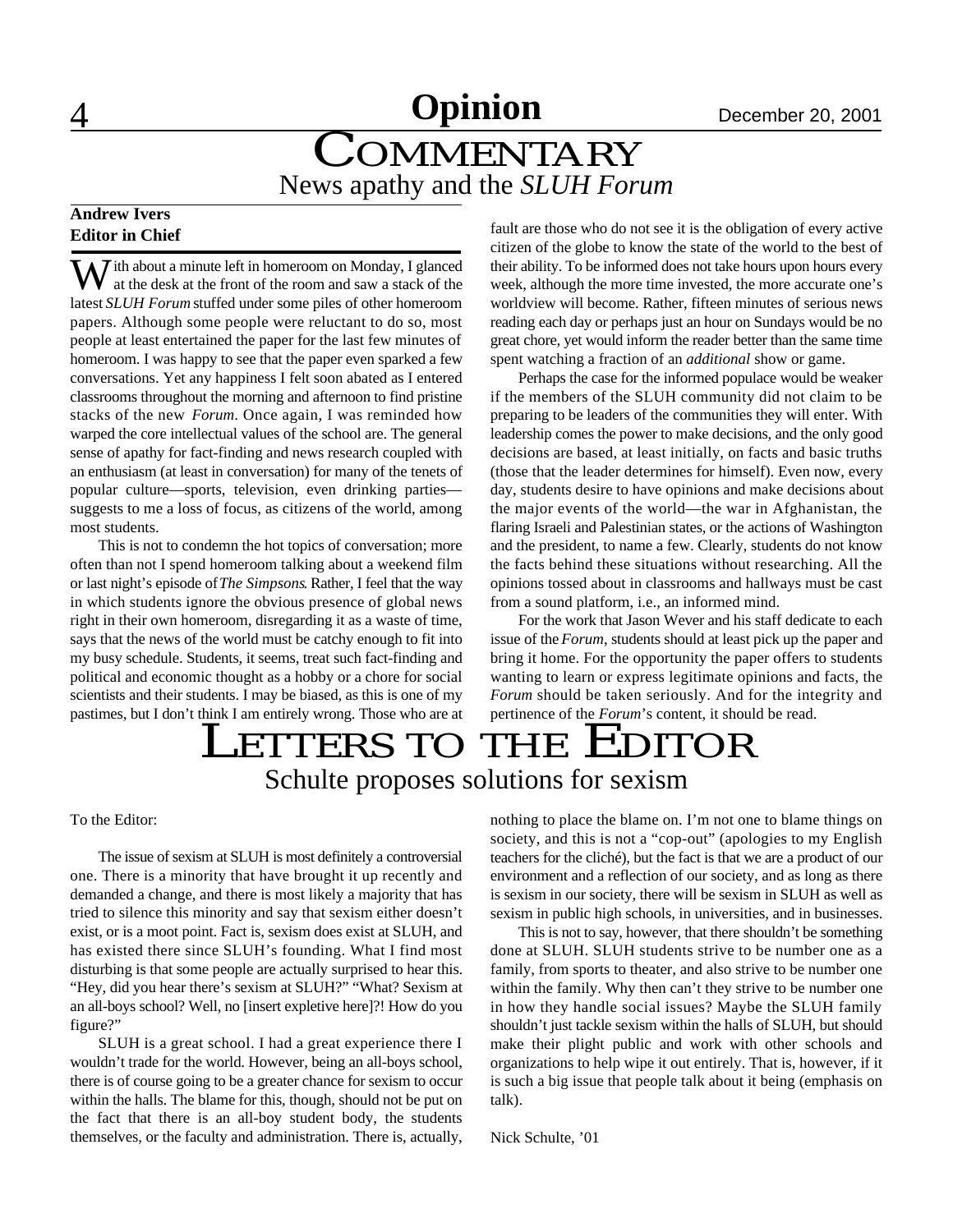### **Dennis Agniel Reporter**

St. Louis U. High's faculty has been<br>especially fertile this year. During  $\sum$  especially fertile this year. During the first semester, three of our beloved teachers have welcomed new children into their families.

On Oct. 4, history teacher David Barton witnessed the birth of his first child, Emily Jane, at St. John's Hospital. He and his wife Michelle have made room for all 20.5 inches and nine pounds, two ounces of their new child.

Two days later at St. Anthony's Hospital, Peter Timothy Curdt was born to English teacher Tim Curdt and his wife, Theresa. Peter weighed in at seven pounds, nine ounces, while stretching 21 inches in length. Two-year-old Thomas Curdt welcomed his new baby brother, whom he affectionately calls "Baby Peter." Thomas enjoys hugging, playing with, and tackling Baby Peter. Curdt expressed joy at having the new child even though it means "a lot less sleep" for him and his wife.

Math teacher Dan See and guidance counselor Nina See brought their second child into the family. Micah Anthony, born seven pounds and 19 inches at St. Luke's Hospital, said "hello" to this world at 8:45 a.m. on Dec. 10. Naomi and her parents have been trying to get used to the baby, and it is going well, See said.

Still waiting, math teacher Rebecca Ferrigni has passed her due date without giving birth The expected date for the arrival of the newborn was Dec. 18, but it passed without much "forward progress" toward birth, said Ferrigni. She and her husband haven't picked out a name yet.

# *Colombiabills bid farewell to SLUH*

Jorge Osorio and Santiago Sanmiguel are leaving SLUH after visting for the first semester. They will return to San Pedro Claver and Colegio San Jose schools, Jesuit institutions in Bucaramanga, Colombia and Barranquilla, Colombia, respectively.

In the first semester of every year, each of these college prep high schools sends one student to SLUH.

*—Brian Kane* **Santiago, Merriot, and Jorge at yesterday's farewell party.**

# Drunk-driving wreck visits SLUH student lot

## **Matt Hoffman Core Staff**

A accident is currently being displayed car wrecked during a drunk driving on the walkway on the upper field. School nurse Scott Gilbert and Craig Hannick coordinated the renting of the car from Continental Salvage to be displayed from Tuesday until Friday. The car was towed to the display spot Tuesday morning.

The only information avaliable about the car is that the driver was drunk and was broadsided while running a red light.

"December is National Drunk Driving Awareness Month," explained Hannick concerning the timing of the display.

"With the holidays right around the corner I think we need to increase everyone's awareness of the effects of alcohol and getting behind the wheel," said Gilbert.

"Not only behind the wheel, but in a

car where the driver has been drinking," Hannick added. "You're responsible too for making a desiscion to get into a car where the driver has been drinking."

"We've gotten quite a response," said

Gilbert. "Disbelief, astonishment, amazement, questions. You can feel the impact. (Students) back up from the car with some really concerned looking faces."

"It's for the whole community to see," said

Hannick. The car is positioned in such a way that students can see the damage through windows facing the upper field and parents picking up students can see the car from the parking lot.



"That's a lot of damage," said one student reflecting on the driver's side of the car, "Don't drink and drive."

"It's good to put solid evidence (of drunk driving) out there," another student said.

> A t h l e t i c Director Richard Wehner requested that the car stay Thursday night for the DeSmet/SLUH basketball game because of the placement of the car on the walkway to the gym.

Continental Salvage has agreed to lend SLUH another wrecked car during prom week.

As one student summed up his feelings, "It's a horrible way to end."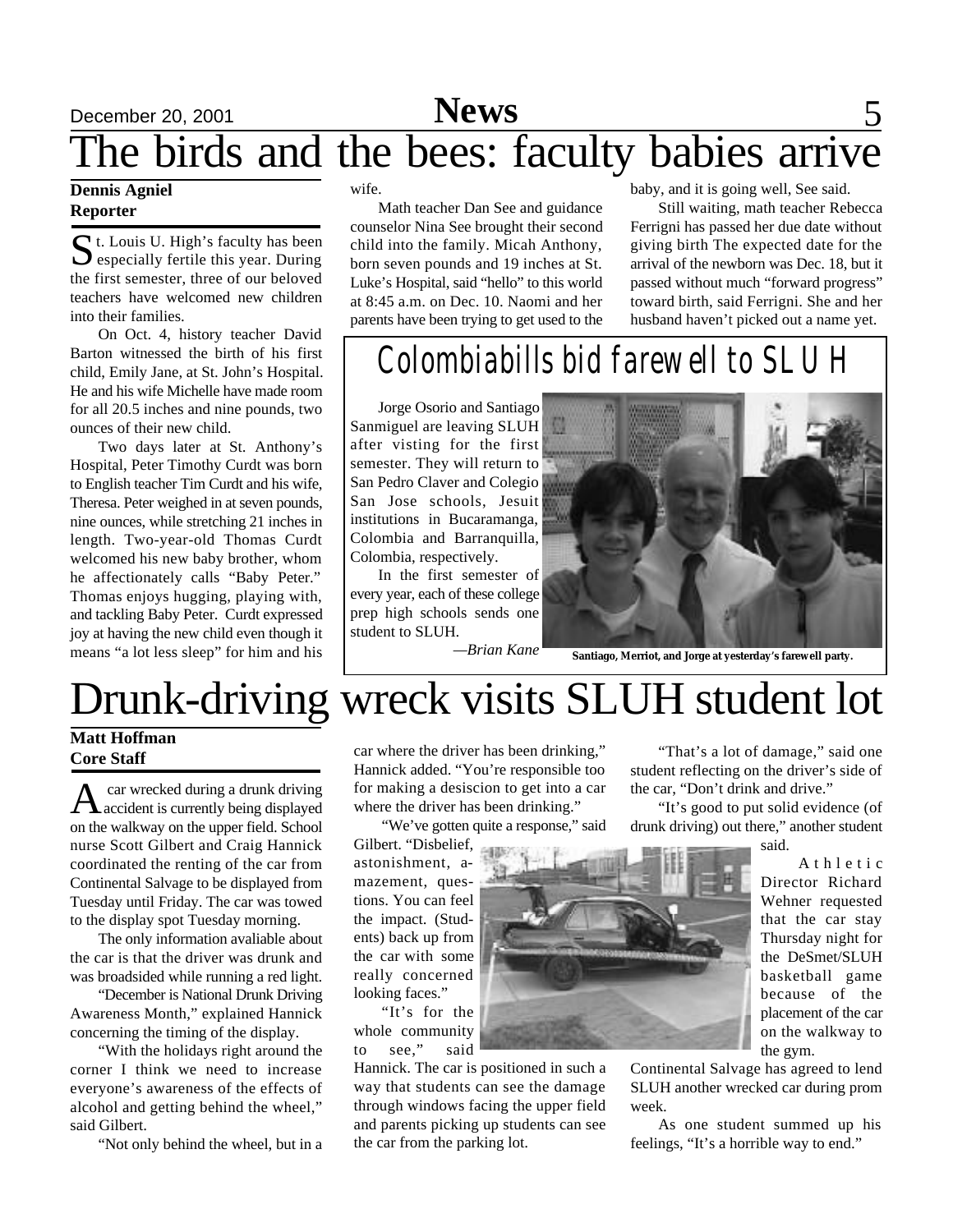**6 Sports December 20, 2001 Sports**

## Ganglybills edge CBC in MCC opener *Jr. Bills earn second MCC win in last 17 tries*

### **Reid Heidenry Reporter**

In this, their third year at the varsity<br>level, seniors Kris Lowes and Adam level, seniors Kris Lowes and Adam Siebenman had never beaten rival CBC. Put it this way: SLUH hasn't beaten CBC in basketball since the last millennium.

Coming into CBC on Friday, the SLUH seniors were determined to change that. But in order to seal their fate, they would have to stop junior standout Taj Jackson, who averages over 20 points a game, tops in the MCC. "Our defensive game plan was to take Taj out of the equation and force someone else to score," said head coach John Ross.

As the first MCC game of the year got under way, both teams looked a little hesitant. CBC's first offensive possession seemed as if they were holding the ball for a last shot. After one quarter, the game was in a defensive deadlock 6-6.

After the slow start from both teams, the game took an offensive turn. CBC and SLUH exploded for 20 and 19 points respectively, including a drop step, onehanded dunk by senior Matt Wyrwich. The dunk gave Wyrwich the big game play of the week honors from the *St. Louis Post Dispatch*'s Prep Sports show. Wyrwich led the team in scoring with 14 points on 6 for 7 shooting and added 5 blocks.

Going into the fourth quarter the Basketbills were up one, determined to get their first MCC victory of the year. Freddie Daues started the team off, drawing an offensive foul and following it up on the next possession with a one-handed fadeaway jumper in traffic. Daues shot 4 for 5 on the night, finishing with 10 points. Lowes continued the U. High run with two more points to put the Bills up by 5.

Just as it seemed the Jr. Bills were going to pull away, Taj Jackson hit the trey ball with a little over 3:00 left. As the SLUH fans taunted CBC, "Where's your Cattle?", the Basketbills took their offensive onslaught to the line. In four different 1-and-1's during the fourth quarter, the Jr. Bill's were flawless. Sean Reidy, Lowes, and Kevin Schroeder kept the SLUH lead by going 8 for 8 in the first 4 minutes of the fourth quarter. For the game, SLUH shot 82 percent from the line, including 8 for 12 in the fourth Quarter.

With the Jr. Bills up 49-45 with 1:39 left, CBC's Jackson stole the ball and took it to the basket. Wyrwich stepped in and swatted the shot, but he fouled the cadet in the process. Distraught fan Ryan Brennan didn't like the call. "I don't know about that one! Terrible call!"

After Jackson hit both free throws, SLUH stalled. Eating up a minute of clock time, SLUH got one out of their next **see FREE THROW, 8**

# Icebills fall apart against DeSmet on Friday

## **Brian Wacker Reporter**

The varsity hockey team battled with<br>top-ranked DeSmet last Friday, fall- $\n **The** varsity hockey team battled with\n$ ing 4-2 in one of the closest games of the year. SLUH put together their best effort of the season, but penalties and shoddy transition play prevented them from dethroning the Spartans.

SLUH West struck first in the MCC battle. They put tallies on the scoreboard twice in the first period to put the Jr. Bills in an early hole. "Those goals were scored because of our play on defense. Those weren't (goalie) Danny's (DiLeo) fault," commented senior Bobby Lachky.

The second period proved to be a different story, though. The rejuvented defense started throwing real checks and pushing the Spartans out of the zone. The EastonBills, in turn, had more opportunities on offense. SLUH capitalized on the situation like a *Prep News* Editor does on a proper noun. Sophomore Tim Mudd

scored to cut the lead in half. "You can't say enough about that kid," said senior John Greffet "It's about time he scored." Reeling from their dwindling lead, the Spartans' play got sloppy.

Lachky did

his best impression of Mylo from *Saved by the Bell: the Junior High Years*, by cleaning up the slop. He tied the game midway through the second with a rocket from the slot.

The lead, however, was

short-lived. DeSmet got back to form, regaining the lead on a wrister that snuck by DiLeo.

The third period was dominated by the Jr. Bills, but they couldn't seem to put the biscuit in the basket. Penalties also

killed the Bills. "Anytime we got something going, we got another penalty. It is so frustrating," said one Jr. Bill.

Meanwhile, the Spartans took advantage of the short-handedBills. An-

other goal put the game away late in the contest. The final score was 4- 2, but SLUH took a lot out of the game.

"We proved that we can play with the best. If you take away our own mistakes, we win that game," said senior Joe

**Bob Lachky skates against a Spatan in the Jr. Bills' 4-2 loss.**

Mantovani.

The HockeyBills go into the Christmas break with a hard-fought, well-earned record of 6-4-1. They face Kirkwood on Saturday with the second rotation of MCC games on the horizon.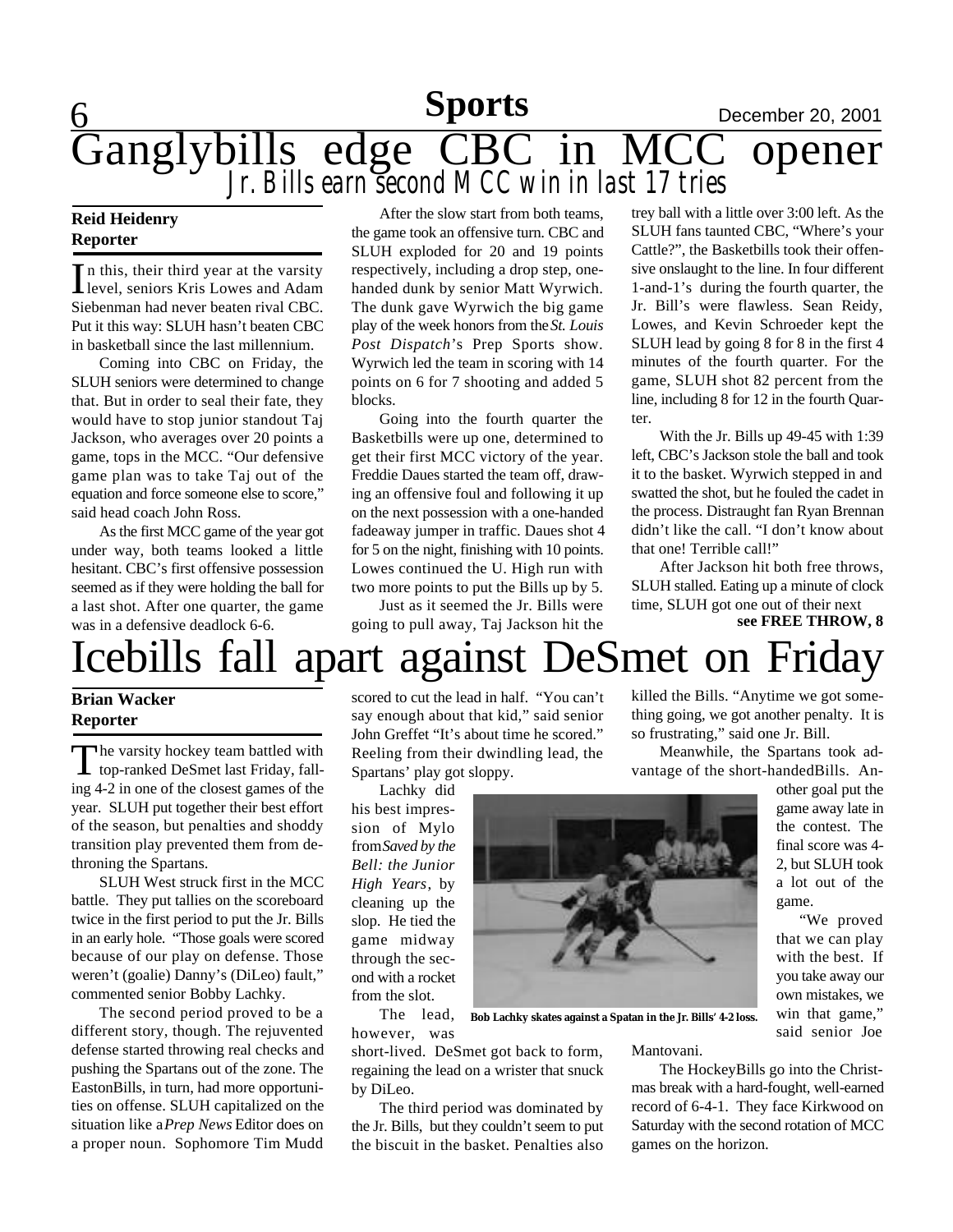## **December 20, 2001 Sports** 7 Spandexbills floor the Rams to continue streak **Sports**

## **Mike Smallwood Reporter**

 $\prod_{\alpha\in\mathbb{Z}}$ ast Friday night, the WrestlingBills showed their horns against the MICDS Rams. STUCO members on hand for the match undoubtedly helped cheer the team off to a good start with their cries of "Diamond Cutter."

Sophomore Mike Smith (135) used a gramby roll to reverse his opponent. This maneuver forced his opponent onto his back while Smith fell into perfect position for the pin at 4:14. Justin Clerc (145) also put his opponent into position for a pin after a reversal, which head coach Tim Curdt attributed to sheer focus, and then just squeezed the life out of him as he forced him into the mat to finish him off at 2:38.

Chris Wagnitz (152) and Joe Bommarito (160) both controlled their entire matches until they finally pinned their men at 2:21 and 3:46, respectively. Colin O'Brien (171) violently snapped

## **Chris Guilfoy Reporter**

The Racquetbills continued a strong<br>showing this season as they took on he Racquetbills continued a strong Parkway West and Parkway Central this past week. Entering their first game since a loss to underdog Vianney, the Jr. Bills waited in anticipation to begin another winning streak.

SLUH opened strong with quick wins by Matt Soraghan and Andy Schumert. Fifth-seeded Soraghan fought his opponent with strong play and dominance as he easily won in two games. In similar fashion, third-seeded Schumert won his game very handily. Schumert only allowed one point in the whole match to defeat his oppponent 15-1, 15-0.

Joe Sharamitaro and junior Chris Guilfoy also tore their opponents apart very quickly. Sharamitaro, second seed, took his play up a notch as he powerhoused his opponent, winning in two

his opponent's head down time after time as he went for the takedown, pounding him into the mat for a pin in a mere :34.

John Stathopulos also dominated, coming off a good first period in which he lifted his opponent off of his feet using brute strength and then slammed him down for the takedown. After choos-



**Joe Bommarito dominates his Parkway North opponent in a 15-0 win. The Jr. Bills beat North Wednesday night 47-21.**

ing top position at the beginning of the second period, he went on to pin his opponent at 2:55.

Rob Nahlik (112) picked up a 17-5 major decision after getting off to a slow start. He finished his opponent off in the third period after completely wearing him nose. His victory came in the second period with a pin at 3:43.

mented Curdt. He continued, "It's good that we can get out with a nice win" against such a "well-coached team."

# "It was nice to get on a roll," com-

Racquetbills sweep the Parkway district

games. Fourth-seed Chris Guilfoy also won in style in two games, 15-0, 15-5.

A strong doubles team of the dynamic duo, featuring junior Mike Brand and sophomore Phil Matthews, played a well-placed game, also winning their match in two games.

To round out the sweep of Parkway West, top-seeded Kevin Moore played a smart game to help build his confidence, as he would later play a more talented Parkway Central opponent. Said Moore of the team's play, "We needed to win big, and that's what we did."

The Racquetbills took their motivation from the Parkway West game and moved east to Parkway Central. The Jr. Bills continued their dominance of the Parkway district as they swept another Parkway team.

With only two players going into tiebreakers, the rest of the varsity squad dropped a bomb on Parkway Central. Junior Chris Guilfoy played a strong first

game as he handled his opponent, winning 15-9. However, Parkway stepped it up in the second game and won by the same score, 15-9. The Parkway player brought his momentum into the tiebreaker, yet was no match for the Jr. Bill, who easily won 11-2.

Top-seeded Kevin Moore also won in the tie-breaker, with strong play in the first and third games. After a mild injury at the end of the second game, Moore regained his stride, winning 15-13, 13-15, 11-3.

The rest of the varsity played strong games, sweeping Parkway Central and all of the Parkway district. Doubles player Brand spoke strongly of their play as he and his partner "put shots away and used perfect placement."

Team captain Moore reminded everyone of the well-played match, as he noted, "We got out the brooms and took it to the house."

down and getting several chances to pin him, picking up points in doing so. Nick Born (125) match summed up the

> SLUH victory. He wrestled a tough, agg r e s s i v e match in which he never gave his opponent a chance. He even rammed his opponent so hard at one point that he broke his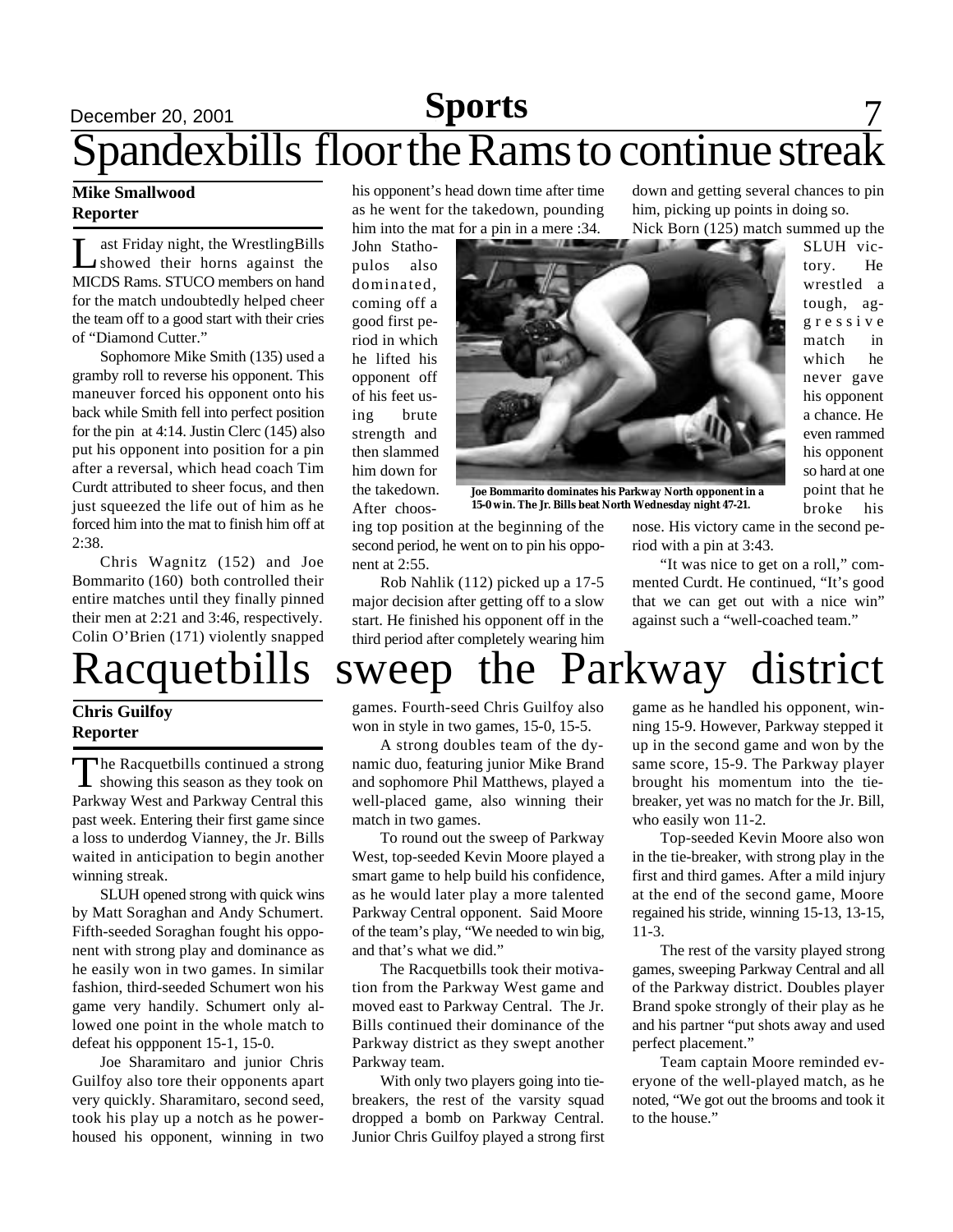## 8 **Sports** December 20, 2001 FREE THROW

### (from 6)

possession to put them up 50-47. After a defensive stop from the Jr. Bills, it seemed that they had control of the game. But a steal just after the outlet pass by who else but Jackson gave CBC the ball back and two more points. After another SLUH free throw from Lowes, the Basketbills had a 51-49 lead.

As CBC took the ball up the court with 15 seconds left, Adam Siebenman took on the responsibility of shutting down Jackson. Once Jackson got the ball, Siebenman's defense forced him to pass the ball. With seconds left, senior captain Kevin Schroeder slapped the ball out of the CBC player's hand and the game was over, with Lowes' and Siebenman's first varsity win against CBC under their belt.

"It was nice to get the monkey off my back," said Lowes.

Ross was also pleased with the performance. "I'd like to thank the fans for this one. They were great."

Coming off the CBC win, SLUH had to play another big game against East St. Louis at UMSL. The Jr. Bills jumped to an early lead, 12-6 in the first quarter, getting 6 points from Lowes and a trey ball from both Kevin Schroeder and Adam Siebenman. But at the end of the first quarter, East St. Louis's Tommie Lindell answered with a 3-point buzzer beater. Lindell went 5 for 6 from the arc and had 24 points before the night was over.

With the score tied 18-18 in the second, Siebenman saw Wyrwich running the floor. Siebenman gave Wyrwich the ball and he threw down a two-handed bomb after soaring through the air for approximately 6 seconds. As the buzzer sounded at the end of the half, Lindell hit another three, this time giving his team a 24-22 lead.

Early in the third, trouble struck the Jr. Bills. After a 3-point play from SLUH's version of Darius Miles, Wyrwich seemed to aggravate his lower back, causing him to leave the game momentarily. Though he returned, he was obviously not a hundred percent. Stepping in for Wyrwich was Daues, who became the newest member of the SLUH Swat Team, tagging two East STL shots.

The Basketbills hurt themselves though, especially in the second half, turning the ball over routinely and not making the shots they needed to. Reidy shared his team's sentiments: "We played awful." Even Rob Boehm's late trifecta and Andy Wahl's clutch free throws with 7 seconds left couldn't save the Basketbills from this one. Lowes finished with a team high 12 points, but in a losing effort. The game ended with East STL on top, 49-39.

This Thursday, the Basketbills have their second MCC game against the 6-0 DeSmet Spartans. Just like CBC, SLUH hasn't beaten DeSmet since the last millennium, and this year DeSmet has



### **Vol. 58 Issue 15 Dec. 22, 1995**

"The construction inside the theater includes the placement of the interior wall, the plumbing, and the electrical work and ducts for air conditioning. The installation of the ducts, according to (SLUH President Fr. Robert) Costello, is 'one of the major works coming up.' The chairs will also be installed during this time, both the approximate 325 permanent seats and the other 300 seats in the form of bleachers that will be movable at the touch of a button. The price of these automated seats

will cost approximately \$110,000.00."

### **Vol. 46 Issue 15 Dec. 18, 1983**

"The best way to learn to fix cars is to fix cars.' So stated Mr. Overkamp on the aims of the newly formed Auto Repair Club.

The first meeting of the club will take place today immediately after school; the members hope to settle the main problem of finding a 1-car garage to work in, whose owner won't mind a car occupying space for a matter of weeks. Mr Overkamp will host the meeting in Room 107."

outscored its opponents by over 20 points a game. This is SLUH's first home game; make sure to check out the action at 6:30

# RIFLE TEAM BEATS QUINCY BY 101 IN SEASON OPENER

## **Chris Seals Reporter**

The SLUH varsity and JV teams be-<br>gan their seasons this past weekend gan their seasons this past weekend in Quincy, Illinois. After graduating three seniors from the varsity team last year, other rifle teams expected SLUH to pose little threat this year. The varsity team will have to work extremeley hard to improve on its number three spot in the national rankings last year.

Saturday was the first day for the SLUH rifle teams to show that they would not step down in the ranks after losing three varsity shooters. Although the varsity team did not do as well as it hoped, it still put up 2137 points to Quincy's 2036. This was a big win for the Riflebills, as Quincy returned all shooters from last year and is currently ranked number one in the state of Illinois. Sophomore Chris Seals led the way to a victory with a 543, earning his first ever individual win on the varsity team. Seals was closely followed by junior Adam Hilkenkamp, junior Scott Isaac, and Giles Walsh with 542, 542, and 540, respectively.

The JV team, composed of sophomores Andrew Hrdlicka, Keith Reilly, Bo Purcell, and Hilkenkamp scored a decisive victory over Quincy's JV team, crushing them by more than 400 points, 2024 to 1619.

Announcement: The rifle team is still in need of a manager. The job is two days a week after school until March 1, including traveling to matches with the varstiy and JV teams. If anyone is interested in being a part of this championship team, please come down to the rifle range any day after school.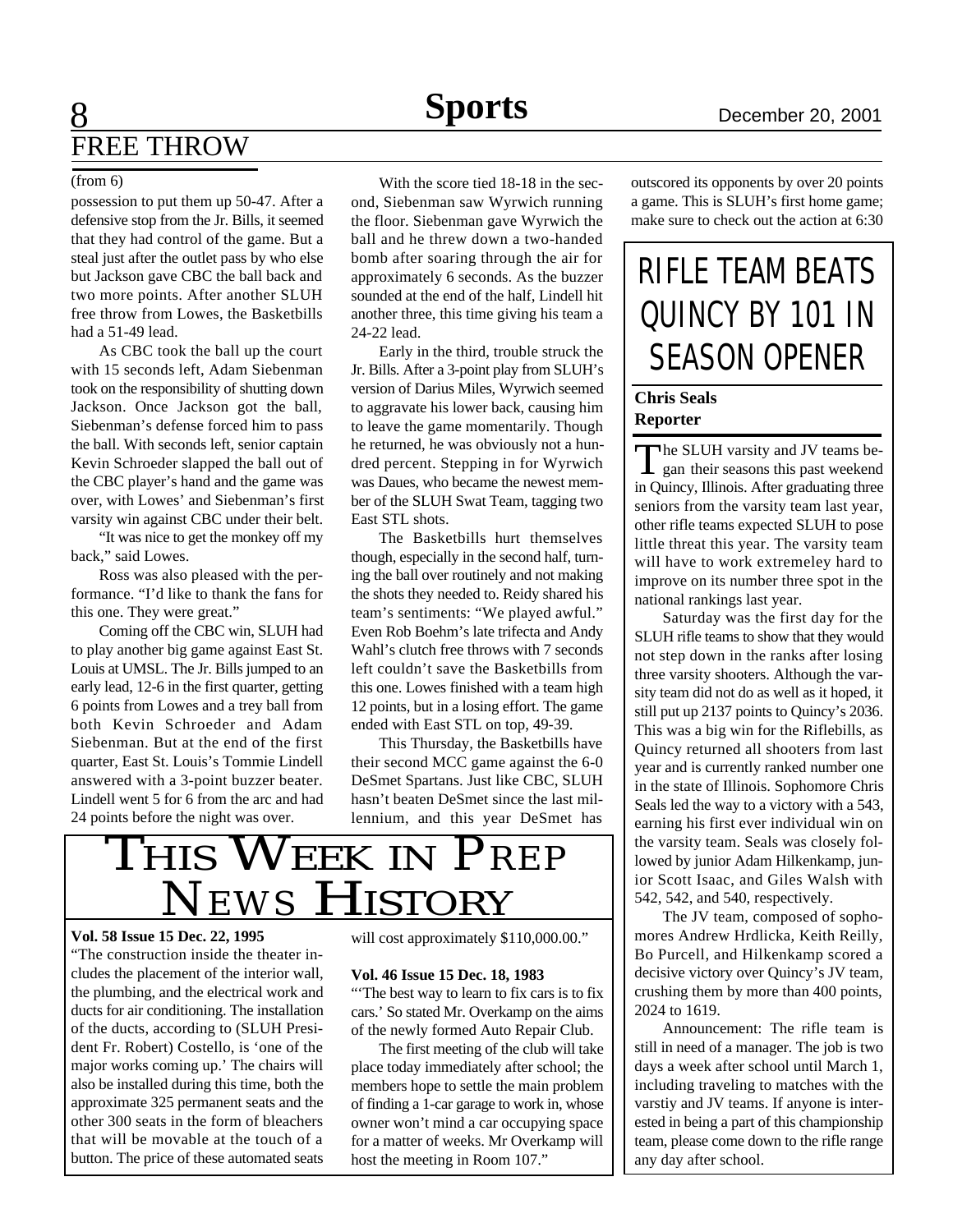# December 20, 2001 **Space 20, 2001 Space 20, 2001**

## MAXIMUM

(from 1)

when a door is opened and by whom, and generate information concerning the amount of times each door is used in a given period.

Clark said he has contacted several firms, including Honeywell and AMS, and has received offers from roughly six companies.

The second major issued addressed in Clark's plan is the issue of security manpower around the school and its facilities. Within the past two weeks, SLUH has hired Whelan Security to replace Sentry Security, which had been patrolling SLUH for the past several years. Clark chose Whelan to replace Sentry because it "been highly rated," he said.

With the arrival of Whelan Security comes new hours. "We are reshifting the hours on campus from an overload during the school day to a more spread out schedule," said Clark.

As before, a guard will patrol the Berthold lot during the school day to prevent break-ins on student cars. During the evening, another guard will watch over the facilities until 11 p.m. During this time, the guard will monitor all activity on campus, lock all doors, and turn off all lights in the entire facility.

A weekend guard will be stationed at SLUH from 7 a.m. to 11 a.m. on Saturday and Sunday mornings to open the facilities for the weekend events.

The newest addition to the force will be a day guard on the Oakland parking lot. This guard will welcome vistors at the front gate and show them to the switchboard, where they will be asked to sign in. This guard will work during each school day from 7:30 a.m. to 3:30 p.m.

Although the new plan appears to require more hours of staffing, Clark stresses that the number of hours will be roughly the same and not cost the school much more money.

One of the other major points in the new plan will be access to SLUH during the school day. Under the new plan, visitors to SLUH will no longer be allowed to come and go as they please. Rather, a security guard will direct each visitor to the switchboard and in the process inform

the receptionist that a visitor is on their way. Once at the switchboard, visitors will have to sign-in with the receptionist. As the visitors leave, they will be asked to sign out.

"This system will allow us to keep all outside doors unlocked... (and) students and staff will be allowed to move about without obstruction while also having protection at the front gate," explained Clark.

The final point in Clark's plan concerns the reconfiguring of the locks of all the classrooms around SLUH. Clark said that he wants to put all the classrooms and offices under the same key to prevent problems that come with multiple keys. Each teacher and faculty member would be issued the keys, thus allowing them to gain access to all the rooms at SLUH.

However, this proposal does create problems. Several clubs, such as the *Prep News* and the Yearbook, give their ranking members keys to their respective offices. Giving keys to these students would enable

them access to areas where they would normally not be allowed.

Clark also said he would like to implement a system in which each classroom can be locked by a twist of the handle. This system would let each classroom be locked without keys.

This proposal has raised some questions, such as how students will be able to reenter the room if they have to use the washroom.

Because of these concerns, several teachers have voiced strong opinions concerning the recent proposal. "It saddens me to see how much emphasis needs to be put on things like these, but I am not naive enough to believe that we can get by without them," said English teacher Terry Quinn.

All these plans are scheduled to be implented in the near future, with the changes to the security personnel's hours beginning during the Christmas break. Clark said he also hopes that the electronic locks will be installed during the break.

## 60 MINUTES

### (from 1)

essays into a book, which he has been doing since then. The search that produced the book was more personal than anything else, he said.

"Bad things happen to all of us at times and we usually always ask, 'Why? Why me?' and one of the answers that is traditionally given is 'It's God's will,'" Hayes said. "I never liked that answer. And so I researhed all the other answers that other people had given and still didn't like their answers and I came up with my own answer."

His contention is that all evil originates in one of three places: one's own bad decision, a neighbor's bad decision, or an act of nature. "That's the source of all evil," he said. "It's not God. It's not the devil." He concludes, rather, that God is a great part of the lives of humans but evil entered the world when God forfeited some of his omnipotence, and gave humans free will. "We are the people who make the choices."

Hayes said in his ministry he has

trouble being pragmatic with those who mourn, yet he does not believe that everything is the will of God and happens for a purpose, or that people die because God says it is their time. People die untimely deaths due, again, to nature or bad decisions. He also does not think that God creates evil so that good may come from it. Evil is present and good comes from it independent from the will of God.

Evil is not part of God's plan, he says. "God's plan was frustrated. I see God (being) as unhappy about these things as we are."

While answering questions from Randy Roseberg's theology students, Hayes spoke on topics ranging from the death penelty to miracles to mourning to the conflicts in Afghanistan and Israel and Palestine. He said he was a deist to a degree but does not see God as removed from human life like a clockmaker. He said the theist in him sees God as acting by persuading human actions, showing humans to the right decision yet letting them make it on their own.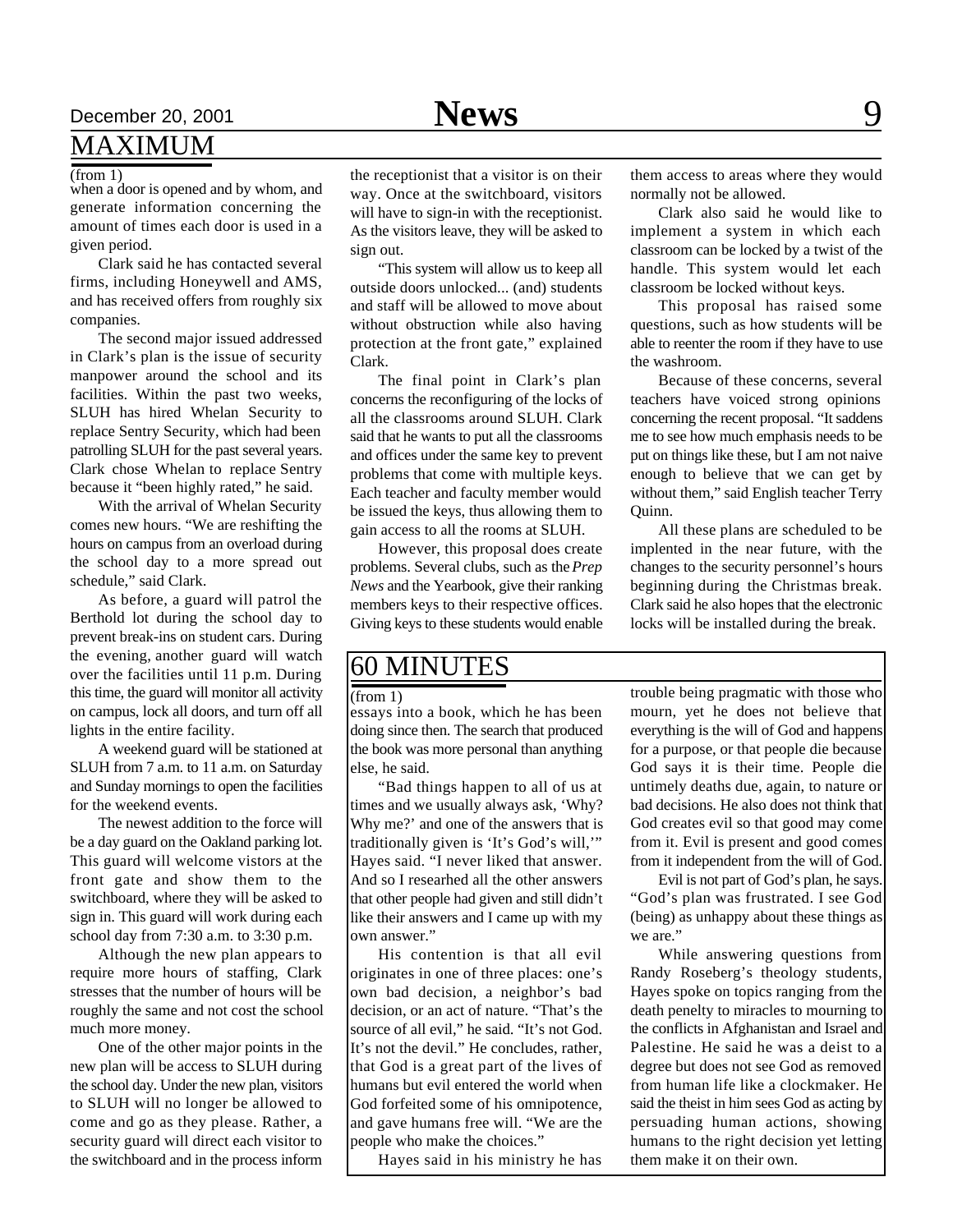10 **Feature** December 20, 2001 **Feature** Christmas Carol: teachers take over

### **The Ghost of Christmas Yet to Come Spirit Editor**

First of all, I never told Raterman that the sleigh flew like a B-52. That was a lie. I did say that it was fast, and the handling, well, superb, but he was talking about *Catch-22*, so we might've gotten our signals crossed. And, for the record, I told Fr. Harrison and Mr. Shelburne to keep away from my elves. They'd always prance around my house in those ridiculous curled shoes and ask me when they could see the workshop. I mean, seriously. Doesn't everyone know we shifted production to Indonesia seven years ago?

I'll tell you how it really happened before that damn newspaper gets ahold of the story and screws up all the facts. I'll tell you, these rumors get spread around just as they did at the beginning of my tale. You see, I was forced to attend the annual St. Nicholas Day conference, hosted by Fr. Sheridan, down at

Jesuit Hall. After the proceedings, the SLUH Jesuits invited me down to the Lawn Place residence for a little "holiday cheer," as Fr. Hagan called it. Well, I don't mind telling you that after a couple of glasses of Fr. Knapp's special recipe, I was feeling, well, a wee bit relaxed. I guess a little too relaxed.

After Fr. Houlihan's rousing tale of his plunder of Mesopotamia, I felt pretty outdone. Here I am, old St. Nick, without an equal tale to tell. Sure, my job is about as high profile as they come, but it's none too glamorous. Really, all I do is grab the toys, flick the reigns, pop down the odd chimney, and thwam! it's Christmas!

The crew turned to me, hop-

ing for an even bigger whopper than Houlie's to get the night rolling. Luckily, I was one step ahead. "Sounds like you were sweatin' down there with the Hittites, eh Father?" I scoffed in mock disdain, winking at the rest. "Psht. Every letter I get, it's the same old thing. 'Santa, how do you deliver all those toys to all those kids in just one night?' You'd think I'd be about a few bulbs short of a chandelier by the time I got through all those lists, eh? Well lemme tell y'all something." I paused for build-up, seeing every Jesuit on the edge of his seat. I leaned in.

"This is easier than Latin I! I barely have to show up, and what with the light-speed hookup from P-Biddy for my sleigh, the delivery's a breeze!" I was on a roll. Houlie's Hittites had nothing on me. "I'd bet all the tea in China that anybody could do it." I sat back in my chair, enjoying the dazed silence and the

stunned looks on the faces of the Jesuits. Not just anybody can stupefy a Jesuit, I chuckled to myself.

Something was wrong. Fr. Knapp was giggling more than usual, and I didn't think it was because of his special recipe. Fr. Sheridan kept tapping his fingers together, saying, "Excellent" over and over. They all hurried to the kitchen. I was about to follow, but, having dispatched more than my share of egg nog, I had already fallen asleep.

Before I knew it, the word was all over the U-High. It seems Sheridan had been angling for China's coveted tea assets to appease the English department. English teachers immediately took over organization of what they called "SLUH-mas." Everyone wondered who would get to be Santa Claus. Dr. Monahan was ruled out after his Christmas cheer was called into question. Tension began to build in the English office as competition for the role between Moran and George increased. The conflict finally ended in a default victory for Moran when George mysteriously

broke his toe.

Anyone within twenty yards of the Math office could hear Mr. Mills and Mr. May arguing about the route Santa would take (Mills kept shouting something about a geodesic), and the Science department could only be calmed with promises of sleigh rides for everyone. Until then, they needed candy canes.

Mr. Zarrick and Mr. Clark, both armed with candy-striped crowbars, handled security. With security in place, the Art department was put in charge of the sleigh. I wasn't too sure about Mr. Mueller's choice of purple for his new sled design, but the decision was no longer up to me. Where was I, you ask? I was serving a double jug, under the

close supervision of Eric Clark, having forgotten to keep my vast beard neatly trimmed.

As you can see, there wasn't really anything I could do. Security was under strict orders to keep me away from the English office, now covered in fake snow and dubbed the north pole. I can't say I was too upset. I had a bunch of Calculus to make up and there was a test next Friday.

If you hear "BLAM!" on Christmas eve instead of the familiar sleigh bells, or see a round, spectacled face instead of mine, don't be surprised. The success of SLUH-mas is out of my hands. I'm sure it won't be that bad, save the occasional copy of the Communist manifesto. And you gotta envy the kid who gets one of Aylward's old rotary phones! Just remember: Graph paper is fun! It could be worse. At least I wasn't at DeSmet.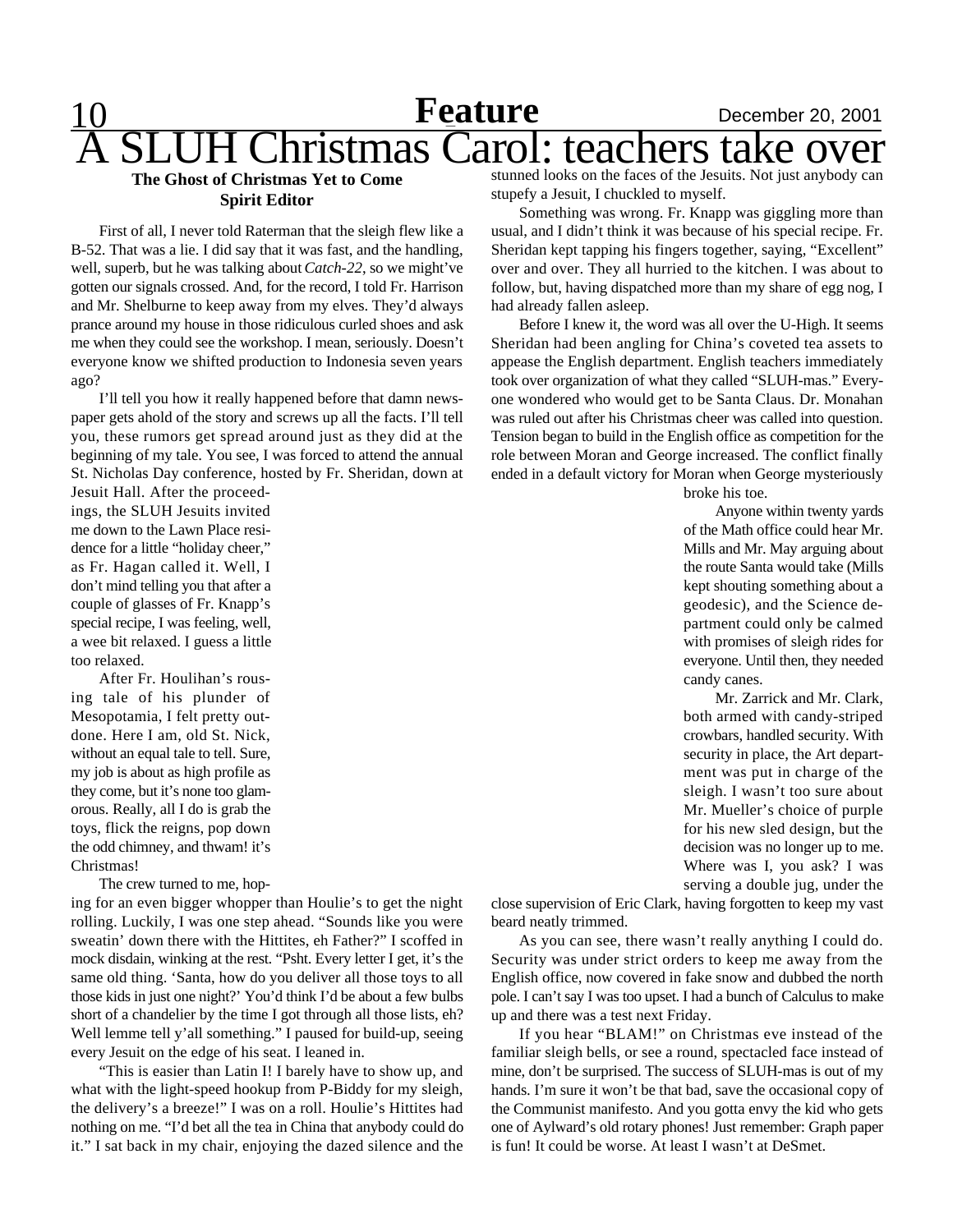## December 20, 2001 **Feature** 11 Father Hadel drops a line from El Salvador *Return to SLUH set for May of 2002* **Feature**

### **Brian Kane Core Staff**

In July of this year, St. Louis U. High teacher Richard Hadel, S.J., left for El Salvador. Sponsored by the Missouri Province of the Society of Jesus, along with the Central America Province of the Society, he is living in Central America until his return home in May. Via e-mail correspondence, he told of his experiences in the area, and some views on its issues.

Hadel is living in Antiguo Cuscatlán, a suburb of San Salvador, El Salvador's capital. According to what he has been told, the city of San Salvador with all its suburbs is a city of about a million people. "Like any large city, it is big and fast and dirty," he said.

Hadel is not the only person there from out of town. "I live

with four other Jesuits, each from a different country," he said. One of them, Spaniard José María Tojeira, is the president of the University of Central America, the nearby Jesuit school with 8,500 students.

The other Jesuits living with Hadel are scholastics from various Central American countries. Jean Maxene Joazile is Hatian, Everardo Victor is from Panama, and Juan Pablo Sanchez is a native of the Dominican Republic.

The reason Hadel is spending this time in Central America is closely related to SLUH. "My purpose for coming is to learn Spanish well so that I can teach it next year."

Hadel has been going about his task in several ways. Of his classes he said, "I

have been sitting in on theology classes, primarily to listen to the Spanish spoken. I also took a course in conversational Spanish."

Taking classes can help someone learn a foreign language, but sometimes more creative methods are needed. "I am presently trying to finish, for the second time, a Harry Potter novel that was translated into Spanish," he noted.

"(The language change was) very difficult. I am too old to be doing this; I should have come here 45 years ago."

He added, "The change of culture is equally different. Some things I like; others I dislike. This is a very macho society, where women are treated very shabbily, in my opinion. Women walking down the street are constantly barraged with sexual comments from men."

The time in El Salvador has given Hadel chances to visit many nearby areas, some of which are befallen with abject poverty, such as the town of Arcatao. Said Hadel, "I went to a

small town near the Honduran border...It is beautifully situated in the mountains but is very poor, no running water, for instance; however, the people are very welcoming. I celebrated two Masses with the Jesuit pastor."

"I have visited a number of other places; for instance, Santa María Ostuma, where I did several Masses. It was nearly totally destroyed by the earthquake of last February, including the 300 year-old church, which had six-foot-thick walls of adobe that toppled. The people there now live in houses of corrugated zinc, which are like ovens in the daytime and cold at night."

The SLUH community should be familiar with Santa María Ostuma already. "That is the town to which our SLUH NHS (National Honor Society) donated \$1,500 for ten scholarships to ten young people who want to go to high school but are too poor. The tuition is \$15 per month for ten months," he said.

> "The Sunday after Christmas I will have Mass in a poor barrio here in town called Las Palmas. It is about a 20 minute walk from where I live."

> Hadel's time away from home will not be restricted just to El Salvador. "Since my tourist card here in El Salvador expires in January, I will travel to Belize, where I spent fourteen years, to visit some of my friends, try to find the seniors who are there for their senior project, and also try to renew my tourist card for three more months. Then I will return here."

> Hadel's situation meant that he was in a foreign country during the events of Sep. 11.

> "I had seen the terrorist attacks on CNN in Spanish and spent a good part of

the day listening. We have cable TV here, so I could watch the major networks in English if I wanted to do so, though I do not. The reaction of people here to the attacks was mixed; most have relatives in the U.S.—nearly a hundred Salvadorans were killed in the twin towers—so they oppose terrorism. On the other hand, the U.S. has many enemies here; our government supported the Salvadoran government that massacred hundreds of campesinos here who were asking for justice, a piece of land, a fair wage. Included in the massacres were six Jesuits who taught here in San Salvador at our University."

In closing, Hadel has these words of wisdom to impart on the SLUH community: "Try to think globally; that is, try to understand at least one other culture. We Americans are terribly isolated; we have very little knowledge of how or what other peoples (and) cultures think. If we were less ignorant of other cultures, we might be less apt to make bad decisions in our international relations."

*"Try to think globally; that is, try to understand at least one other culture. We Americans are terribly isolated; we have very little knowledge of how or what other peoples (and) cultures think."*